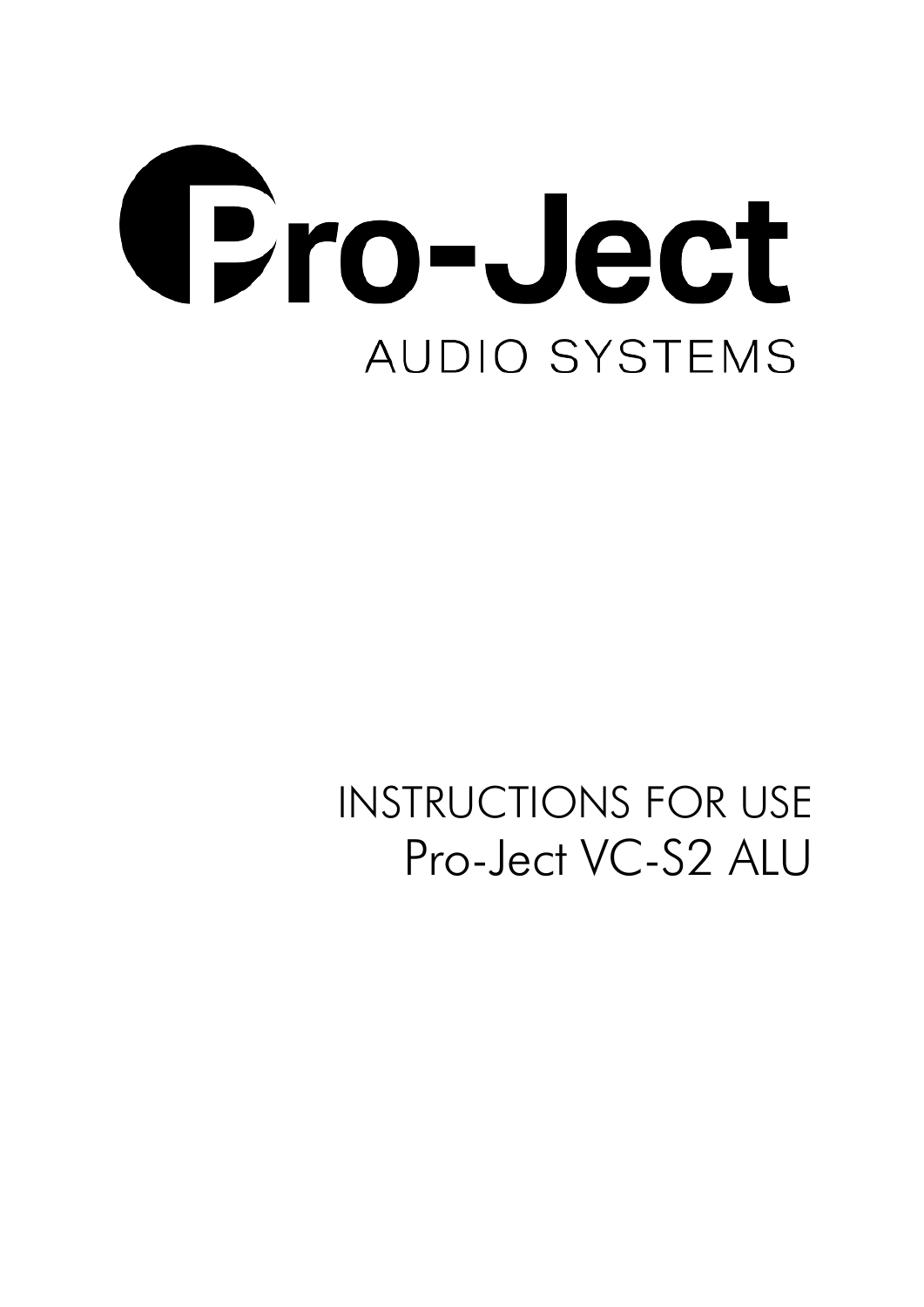

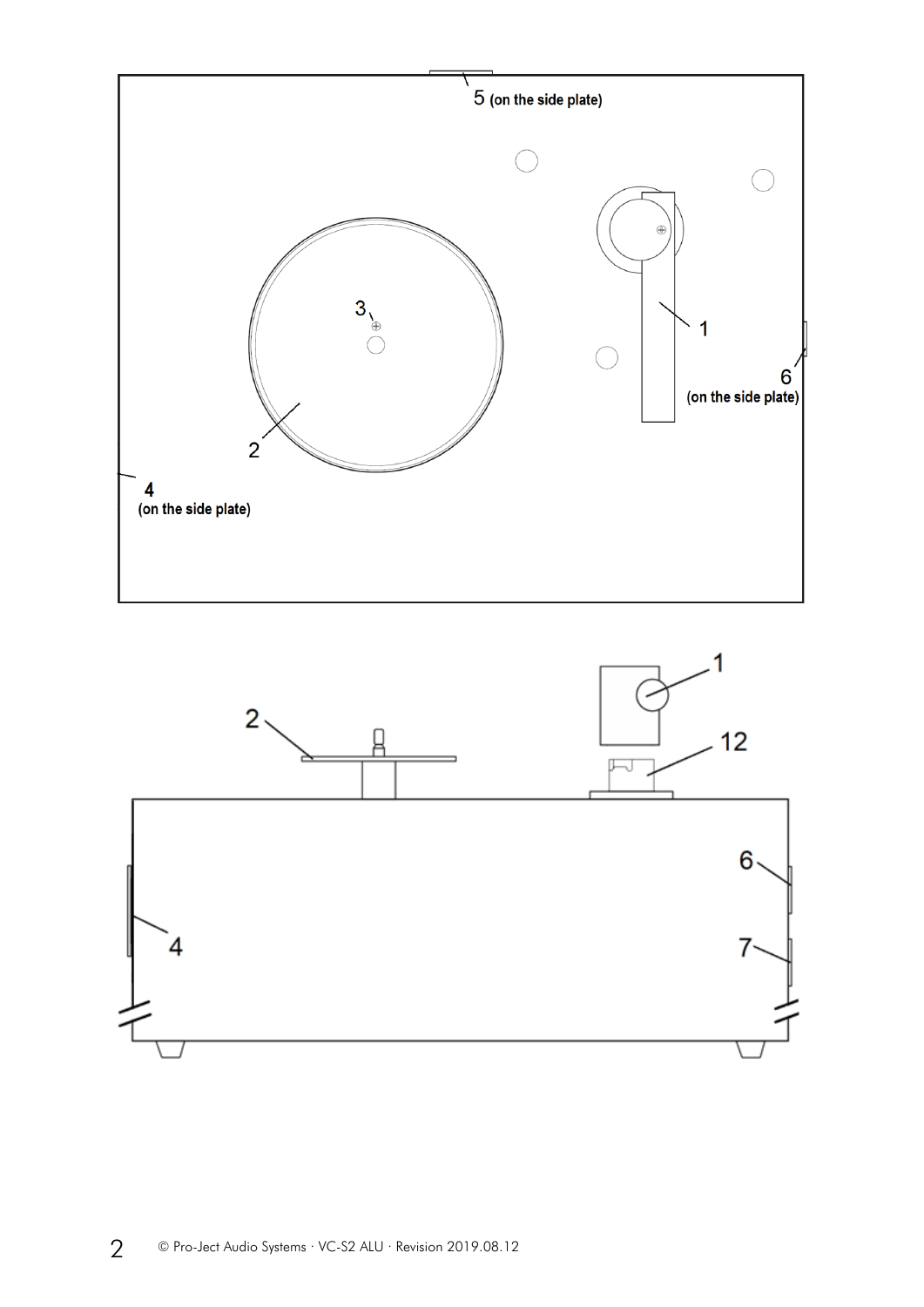

# Pro-Ject VC-S2 ALU

# Controls, features and connections

| $\mathbf{1}$   | Vacuum arm <sup>*</sup> (adhesive velvet strips attached)                                                  |
|----------------|------------------------------------------------------------------------------------------------------------|
| 2              | Clamp <sup>*</sup> (base plate)                                                                            |
| 3              | Fixing screw for base part of clamp*                                                                       |
| $\overline{A}$ | Ventilation outlet and drain hole                                                                          |
| 5              | Main switch with mains power cord socket                                                                   |
| 6              | Vacuum on/off switch                                                                                       |
| 7              | Motor on/off direction switch                                                                              |
| 8              | Vinyl record (not included)                                                                                |
| 9              | Screwable clamp - top plate* with self-adhesive record label seal*<br>with rubber for sealing record label |
| 10             | Hexagon screw for motor flange height adjustment (see page 6)                                              |
| 11             | Spindle with motor flange                                                                                  |
| 12             | Vacuum arm flange                                                                                          |
| 13             | Self-adhesive record label seal*                                                                           |

# Accessories (included, but not shown above)

|  | Wash it vinyl cleaning concentrate (100ml bottle, mixing ratio 1:10 - 1:20)* |
|--|------------------------------------------------------------------------------|
|--|------------------------------------------------------------------------------|

- 2 Goat hair brush\*
- 3 Replacement adhesive strips for vacuum arm\*
- 4 AC power cord\*

# Optional accessories (available on request)

- $\triangleright$  Wash it cleaning concentrate, mixing ratio 1:10 1:20 bottle sizes: 100ml/250ml/500ml/1l (100ml ≙ 135 records / both sides, this average quantity depends on dilution ratio and the amount of ready-to-use cleaning fluid used per application)
- Goat hair brush
- Adhesive strips for vacuum arm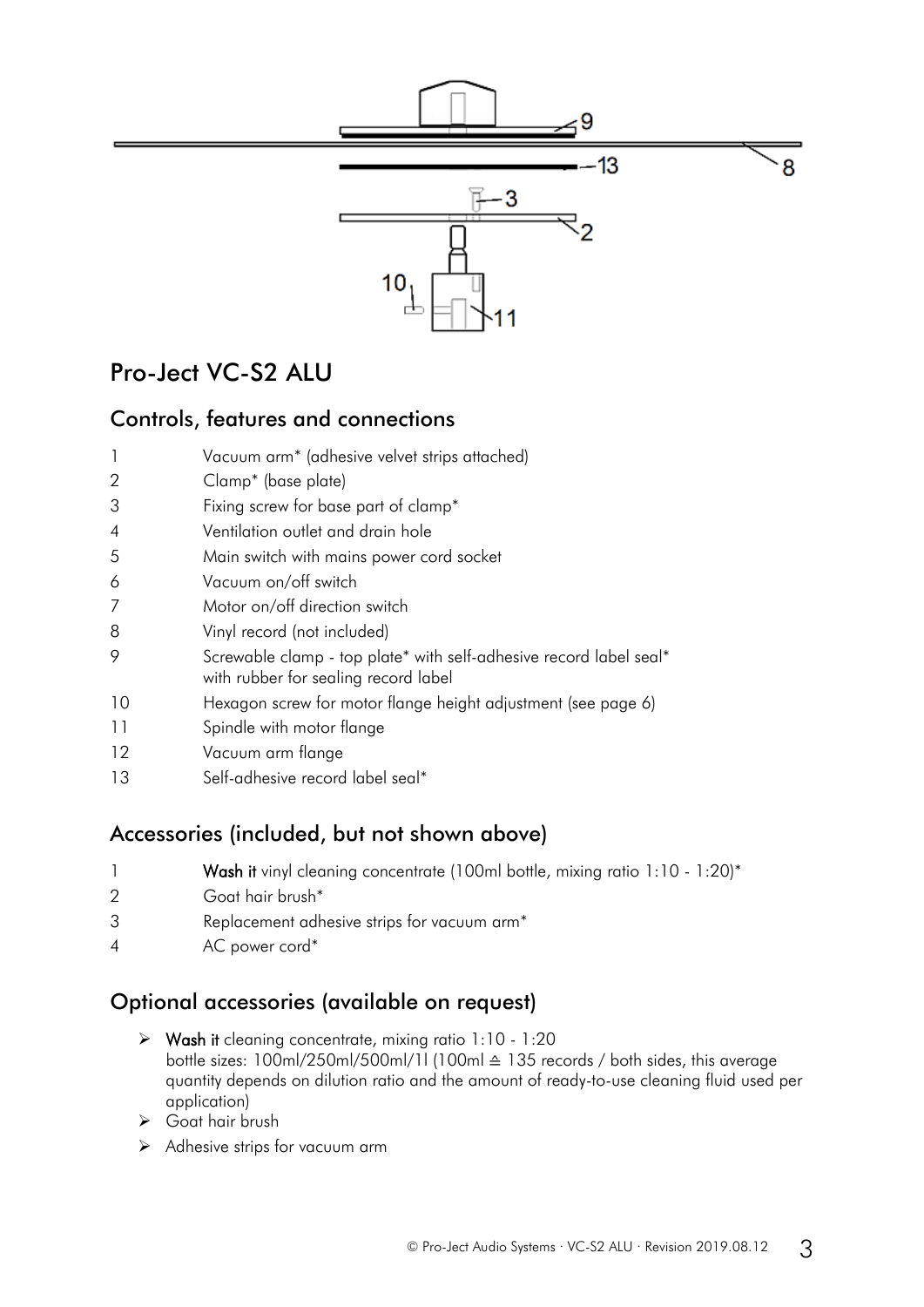Dear music lover,

Thank you for purchasing a Pro-Ject Audio Systems record cleaning machine.

In order to achieve maximum performance and reliability, please study these instructions carefully.



*Warning of a hazard for the user, the unit or possible misuse.*

*Important notice.*

During assembly and adjustment small parts can be easily lost if they are not carefully placed in a suitable receptacle. Before beginning assembly, please familiarize yourself with the parts listed above which are correspondingly numbered in the technical diagram. Separately packed items are marked with an asterisk\*.

### Safety instructions

*This appliance is not to be used by persons (including children) with reduced physical, sensory or mental capabilities, or lack of experience and knowledge, unless they have been given supervision or instruction.*

*AC outlet voltages vary from country to country. Before connecting to your wall outlet, make sure that the voltage in your area meets the voltage requirements printed on the device.*

*Hold the end of the plug when unplugging the power cord. Never handle the power cord while your hands are wet or damp.*

*Never place any open flame sources, like burning candles, on or near the device. Do not operate in damp or wet locations, such as near to a bathtub, sink, swimming pool or any other similar locations.*



*Keep plastic bags away from children to prevent any risk of suffocation.*

*Do not cover any ventilation holes (one is located on the left side and others are on bottom). During operation this unit will generate loud noises, so we recommend the use of hearing protectors during longer cleaning sessions. Check the unit after transportation for signs of damage, if a damage is found, do not operate the unit and contact your dealer!*

*The unit is capable of long time running however in such case platter spindle may get hot and whole platter/clamp area as well as air coming out from the unit may get warm. The temperature of the platter can´t damage vinyl records. In order to keep the temperature as low as possible do not expose the unit to direct sunlight.*

*Motor should not be turned on when not cleaning your records. Extended running time outside of the guideline process can cause over-heating.*

#### Setting up the unit

The unit is supplied assembled with the exception of the platter and vacuum arm which are packed separately. Remove all parts from the transport packaging carefully. Please see the diagram above for assembly instructions. Base part of the clamp (2) should be attached by using the screw (3), a Phillips head screwdriver is required but not included. Then apply the self-adhesive label seal (13) on top.



*This product is only for non-commercial use.*

#### Using the unit

Please ensure that all assembly and set up steps have been followed as outlined in this manual. All 3 rocker switches ("main switch", "motor" and "vacuum" should be in position "0"). Connect the power cord to the socket on the rear side of VC-S2 and turn the main switch to the "I" position. Place a record on the bottom plate. Using moderate force, thread the top clamp plate on the threaded tip of the centre spindle. Do not over-tighten. If the top plate and screw clamp are too loose, the record will not turn even if the motor is running.

While the record is turning apply a generous amount of ready-to-use cleaning fluid (6 - 8ml) to the record while holding the brush horizontally and gently pressing against the record, spread the fluid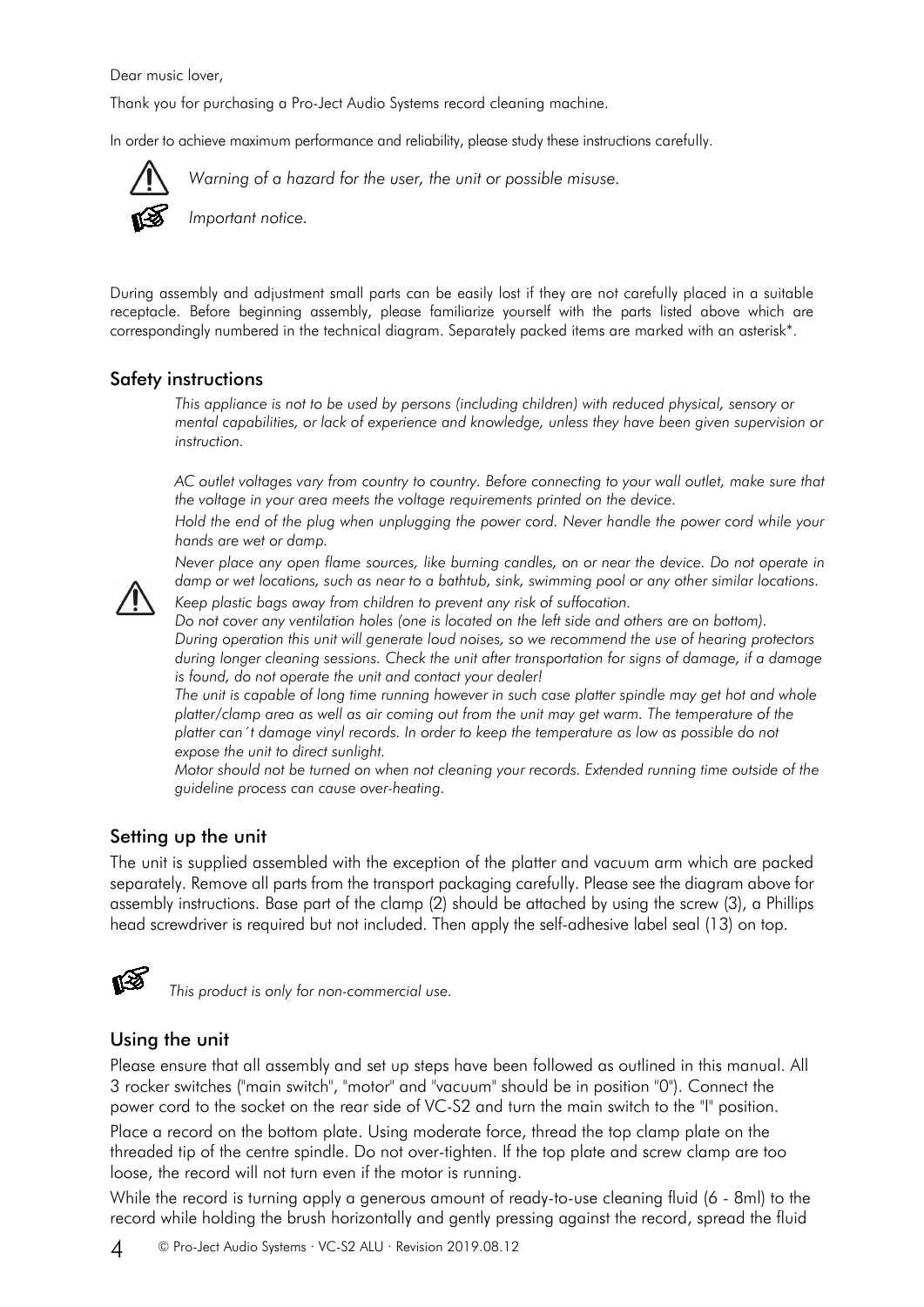across the surface of the record. Use only the necessary amount of fluid (6 – 8ml), enough to cover the record, not the machine!



*Do not apply Wash it in less than a 1:10 mix of fluid and water directly to the record! Do not use cleaning fluids from other suppliers. Use only so little fluid that it is not regularly getting on the surface of the machine. If this happens remove the excess fluid with a tissue.* 



*Cleaning efficiency can be significantly improved by applying appropriate force on the cleaning brush. Even more cleaning improvement can be achieved by using warmed-up Wash It cleaning fluid.* Wash It *can be warmed in a microwave oven up to 40 degrees Celsius, please check temperature to avoid record damage. Dilution ratio of warmed-up* Wash it *should be 1:20.* Wash It *is non-flammable and non-toxic. Please note that you are doing all this at your own risk.*

The motor can turn both directions or can be stopped during the application of the fluid, depending on your personal preference. To change direction, choose the "I" position for clockwise rotation or to the "II" position for counter-clockwise rotation.

It is recommended that you use the brush to clean the record in both directions before vacuuming. For better dissolving of impurities, wait a few seconds (longer in the case of heavily soiled records) before starting the vacuuming process.

Once the record has been thoroughly cleaned in both directions, place the vacuum arm above the record pointing at the spindle until it reaches its lock position. Turn the Vacuum motor to the "I" position. After the cleaning fluid has been thoroughly vacuumed, switch off the vacuum, followed by the motor. Return the vacuum arm into its rest position and wait a few seconds for the record to dry thoroughly. Unscrew the top clamp plate, turn the record over and repeat steps for the opposite side of the record.



*The VC-S2 ALU is equipped with automatic overheating protection, which switches the motor off in case of excessive usage. After a cool-down period, the VC-S2 ALU will return to its fully operational status.*

## Preparation of Wash it concentrate to get ready-to-use cleaning fluid

The cleaning concentrate is usable for vinyl and shellac records and should be diluted before application:



*Mix 1 part of* Wash it *concentrate with 10-20 parts of distilled / demineralized water*! *1:10*  is better for old and dirty records. For common cleaning or cleaning with warmed-up cleaning *fluid a dilution ratio of 1:20 is sufficient.*

## Maintenance and cleaning

Your record cleaning machine requires little to no regular maintenance.

A water level gauge is located on the left side of the unit, below the air outlet hole. The internal tank has a substantial capacity and subsequently takes a very long time to reach full capacity. Common home use of the unit does not require to empty the tank. In rare case when the water level reaches the point marked " ←MAX", the tank should be emptied:

- 1. disconnect the mains cable
- 2. Lift the opposite side of the VC-S2 ALU up to drain the unit reservoir to a big container.
- 3. Clean the liquid on the body of the unit using a cloth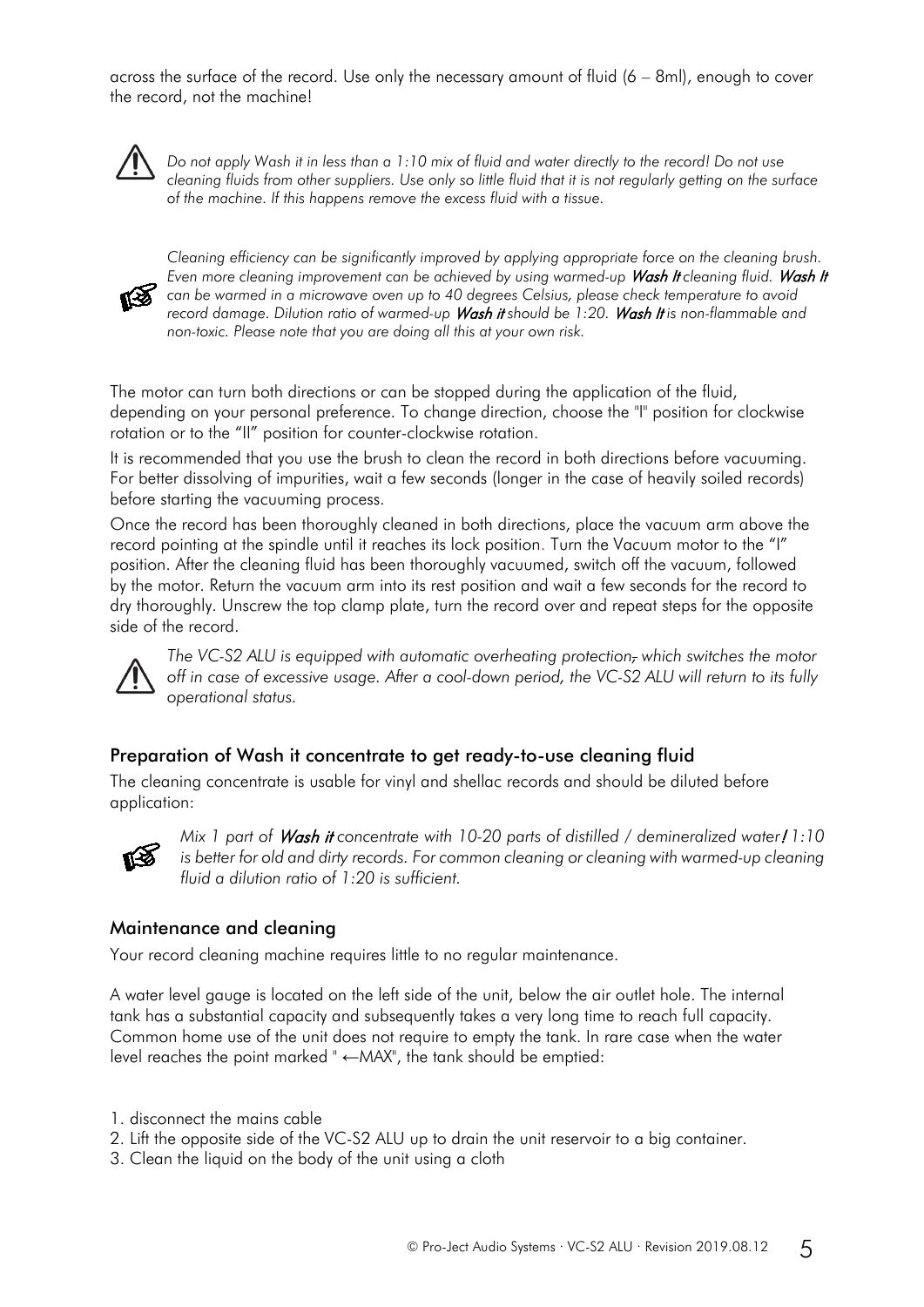

Regularly check the velvet strips on the arm. Make sure they are clean, no dirt or debris is present.

*Prior to maintenance, always disconnect the record cleaning machine from the power outlet!*

## Technical specifications Vinyl Cleaner VC-S2 ALU

| Nominal speed                      | 30 r.p.m.                                        |
|------------------------------------|--------------------------------------------------|
| Power consumption                  | 230V/800W, 120V/650W                             |
| Dimensions $(W \times D \times H)$ | $415 \times 325 \times 272$ mm (fully assembled) |
| Weight                             | 8kg (netto)                                      |
| Fuse                               | T6.3A                                            |
|                                    |                                                  |

## Potential incorrect use and fault conditions

Pro-Ject products are manufactured to the highest standards and undergo strict quality controls before leaving the factory. Faults that may possibly occur are not necessarily due to material or production faults but can sometimes be caused by incorrect use. Some of these faults are as follows:

The platter doesn't turn although the unit is switched on:

- The power cord is not connected to the unit.
- The power cord is not plugged in to the AC wall outlet.
- Broken fuse in the main switch.
- Overheating protection is active.
- Top clamp plate is not tightened properly.

## How to adjust the height of VC-S2 ALUs record clamp

The VC-S2 ALU is pre-adjusted to spec for normal standard 80 – 180 g records. There is enough headroom, so that the arm is optimally pressed against the record and the cleaning fluid can be completely removed. The vacuum arm works best when it is parallel to the record when operating and the adhesive strips is pressed gently on the surface of record. If the vacuum suction arm is not in the correct distance from the record it may not be able to completely vacuum the cleaning fluid. In this case it may be necessary to adjust the height of the clamp. Especially 180 g pressing need a different set up of the distance. You will need a Phillips screwdriver (to unscrew the set screw of the clamp base part) and a 2.5mm hexagon key (to loosen motor spindle):

- 1. Disassemble the clamp (2) by unscrewing the set screw (3) from the motor flange spindle (11)
- 2. Insert the 2.5mm hexagon key into the hole on the side of motor flange (11)
- 3. Loosen the hexagon screw, until the flange can be moved up or down
- 4. When the correct height position is found, fasten the hexagon screw and mount the clamp (2)